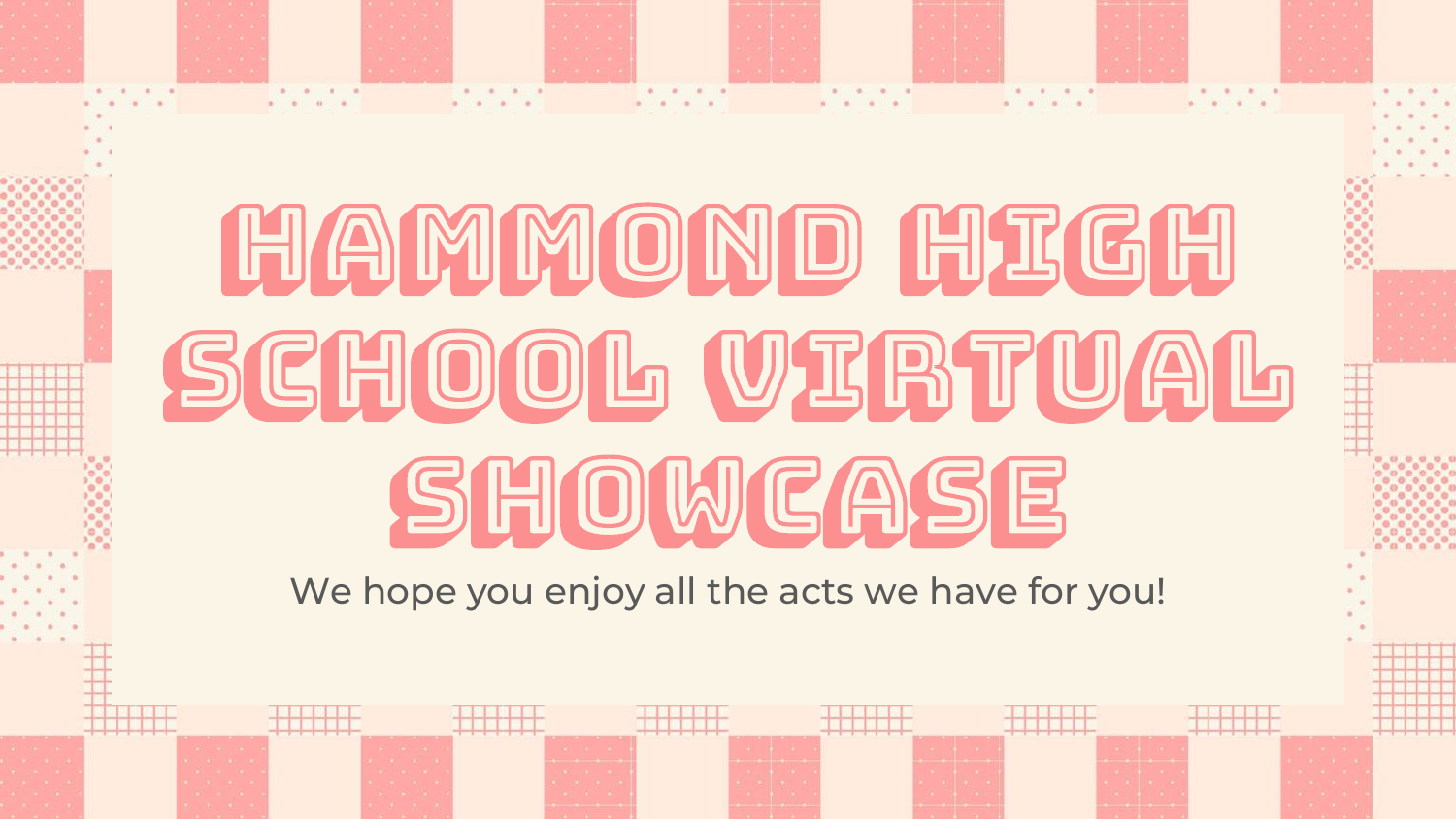## Order of our acts and timestamps

- 1. Jordan Galeone as Missi Clispe, digital drag performance, "Funny Honey" from musical "Chicago"
- 2. Kaleb Cave, tumbling, music made by himself
- 3. Ana Coman ,piano, Nocturne in c# minor by Chopin
- 4. Sydney Finger, original monologue, Austin the lie detector
- 5. Julia Steinberg, "Just You Wait" from the musical "My Fair Lady"
- 6. Isabel Moskov's stop motion animation
- 7. EJ Cooper,"Under the Bridge" by the Red Hot Chili Peppers
- 8. Janelle Sarfo, dance,"Butter" by BTS
- 9. Kaelyn Baggett, "Naked" by James Arthur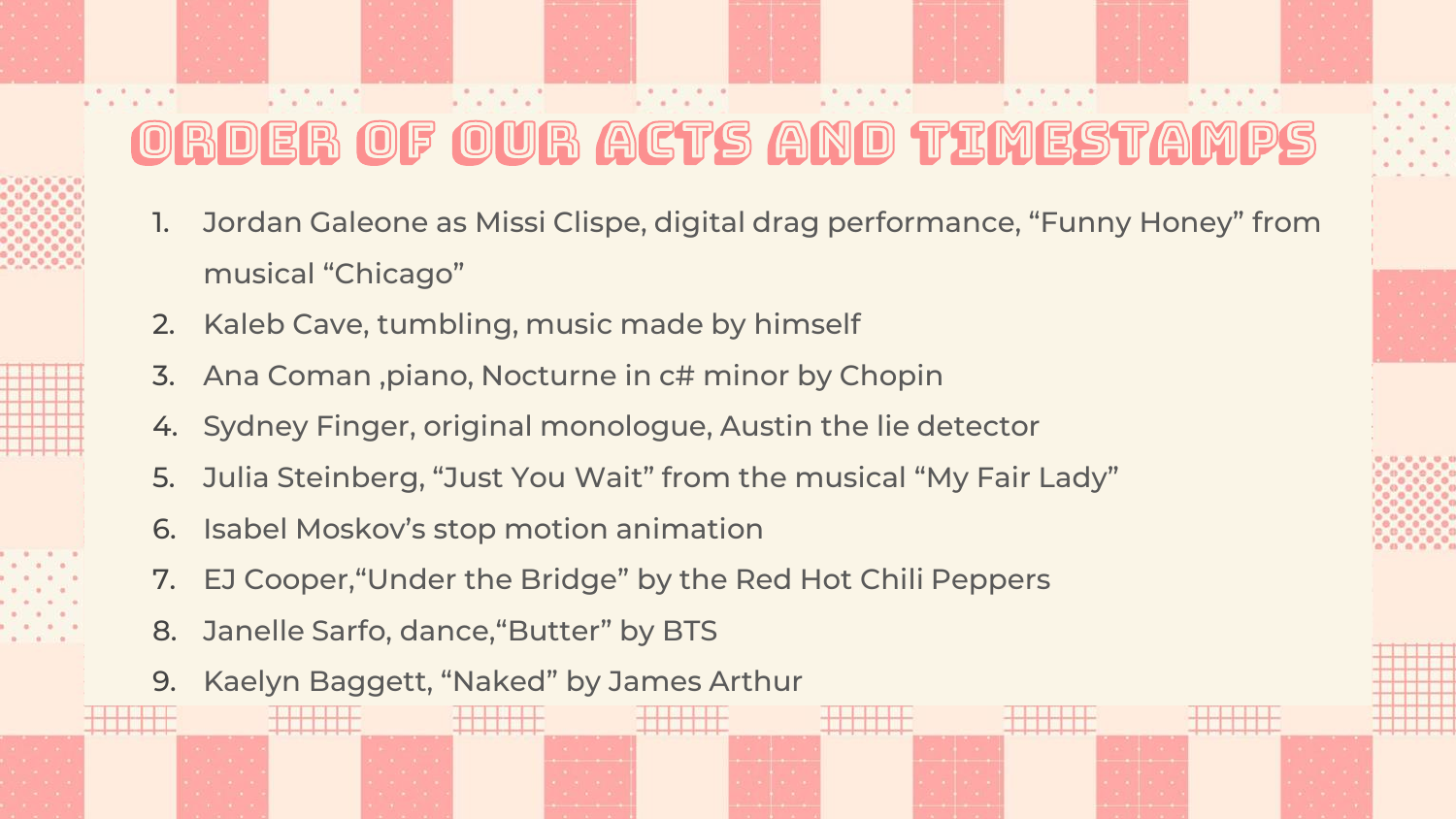# Order of our acts and timestamps

- 10. Deacon Sweeting rapping his own song "Performative"
- 11. Laila Bouknight performing a monologue
- 12. Avery Moe and Kayla Hendershot, "Man or Muppet" from
	- "The Muppets" (2011)
- 13. Riley Woodward, piano, "Gurenge"
- 14. Skylar Shaffer, "Back to Before" from the musical "Ragtime"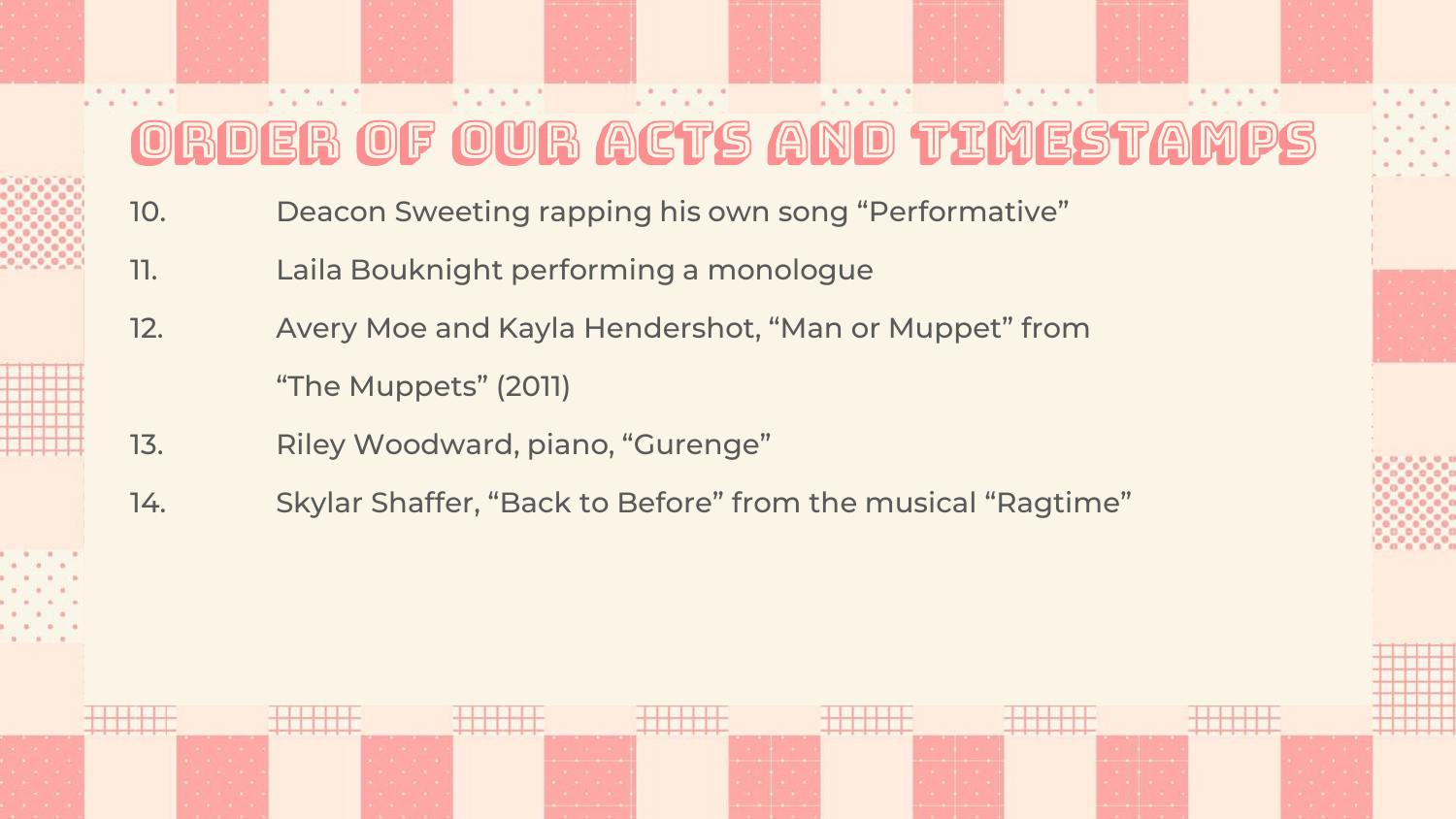

Jordan Galeone, AKA Missi Clipse, is an aspiring costume designer and drag performer. They are passionate about many mediums of art, which culminate into what their drag style is!

Kaleb is a Sophomore that attends Hammond High School. He is 15 and an elite power tumbler. He produces beats on his free time and just likes to have fun with whatever he does and comes his way.

Ana loves to ice skate and to play piano, and she watches a lot of tv shows in her free time (her favorite being Psych). This fall she's going to University of Maryland College Park as a computer science major! She's excited to participate in this last event at Hammond before she leaves for college.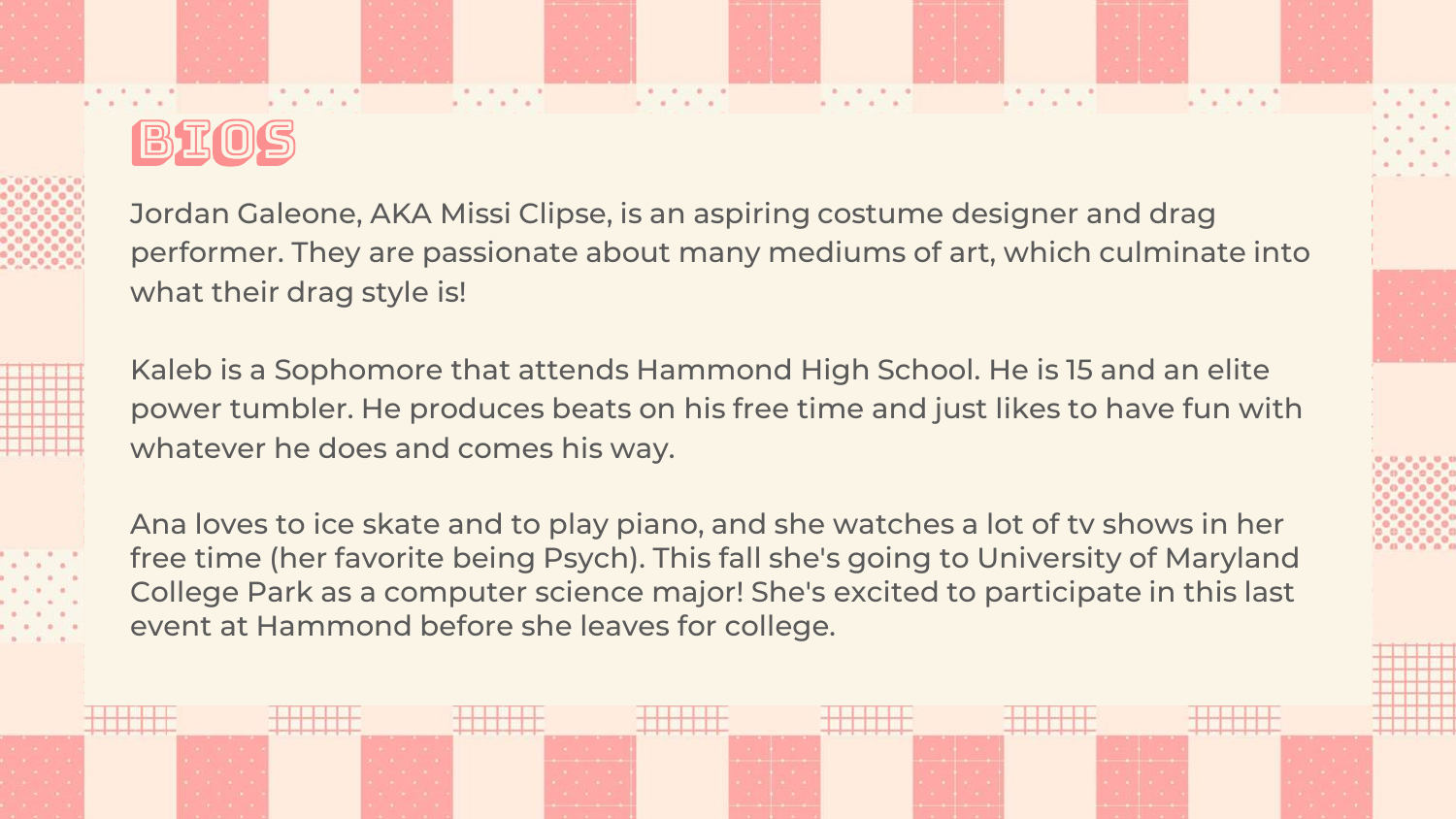### BIOS

Sydney Finger is a senior who has been a part of the theatre department for all four years of high school. She loves performing and working together with her fellow actors to create fantastic performances. She also enjoys writing small scenes and monologues and performing them for her class. The Hammond theatre department has been her home away from home and she couldn't be more grateful to all the people a part of it.

Julia Steinberg is a sophomore at Hammond and is excited as always to be performing with the theatre department. You may have previously seen her in These Shining Lives, The Addams Family, Miss Gender, and Dramastics. She can't wait to be on stage in person again but for now the basement will have to do. Here's to two more years!

Isabel Moskov had a lot of fun working on this! she hadn't done stop-motion in years and got a ton of bug bites while filming, but she's pretty happy with the result.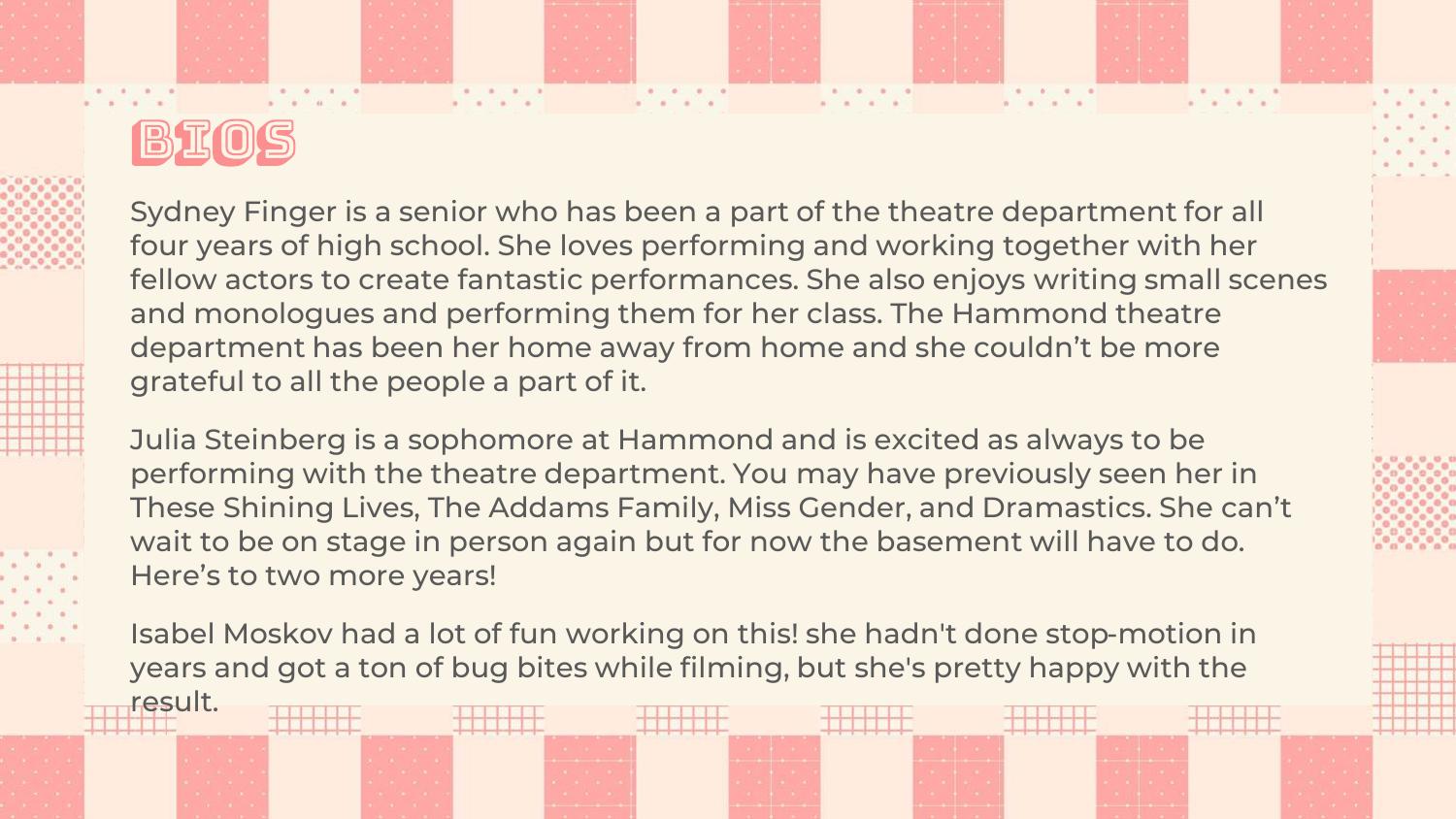



board.

EJ is a multi-instrumentalist who spends a lot of their time perfecting their craft. Over the past two years, they've been spending a lot of time in the Hammond Theatre department and has truly dedicated themselves to the art of acting, as well as keeping up with their musical abilities.

This is Janelle Sarfo she's in 10th grade and spends a lot of her free time dancing.

Kaelyn is a sophomore in chamber choir who has loved singing all her life. She is excited to share her passion with you :)

Deacon Sweeting is in the 11th grade and has been doing theatre related activities for all three years of high school.

Laila is an outgoing person. She always makes sure that everyone is ready and on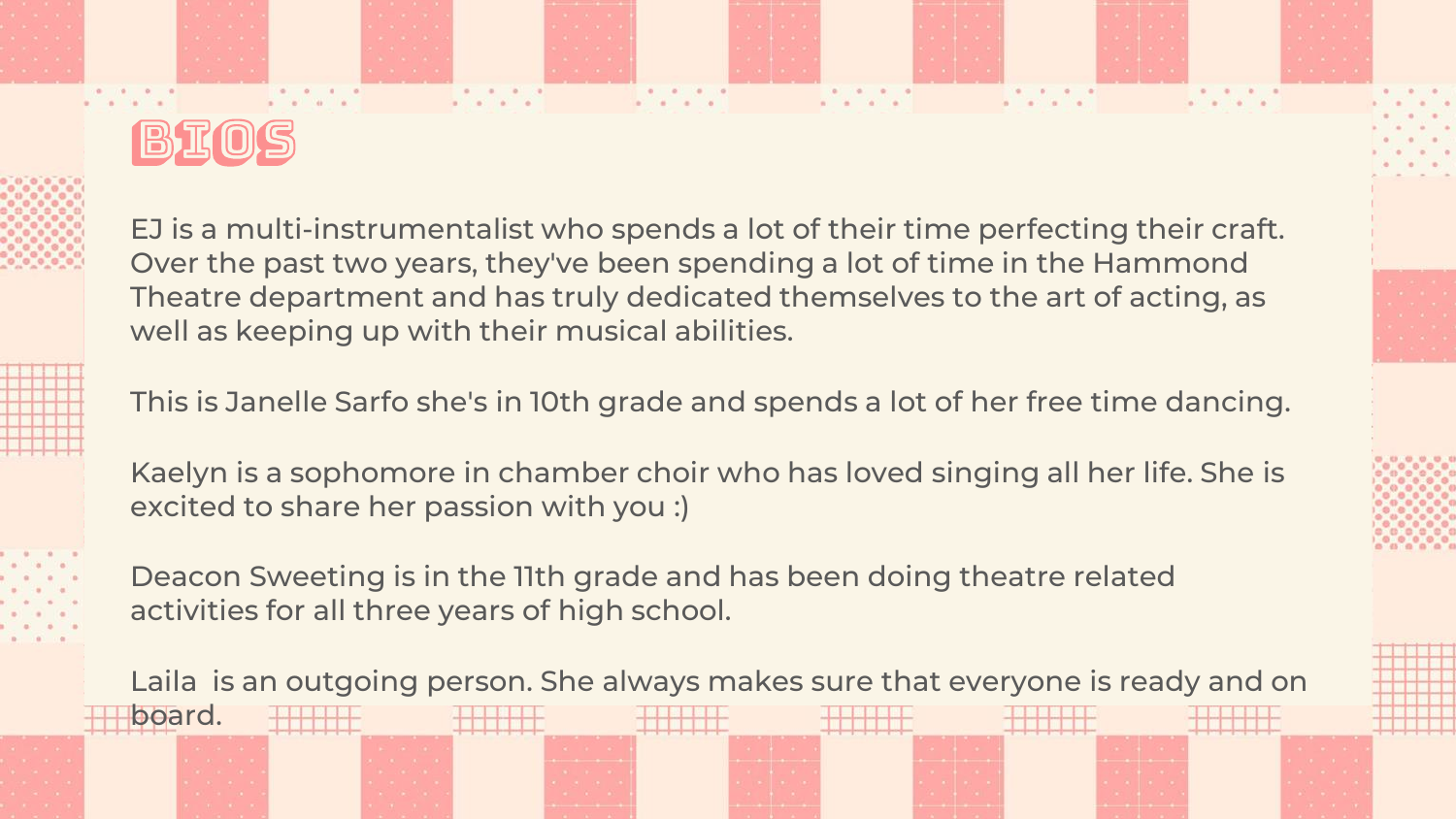



Kayla Hendershot and Avery Moe are two bruvs (English slang for brothers) who love to get brunch together. Kayla is a Hammond 2020 Graduate, and Avery is a current Hammond senior. They have been in productions together since 2018, and they're grateful they still get to create together in this.

Riley has been playing piano for a little more than 9 years and appreciates almost all types of music. Sometimes he gets a little too obsessed with playing the piano, so his family has to tell him to quiet down with all of the ruckus.

Skylar is excited to participate this year in the virtual showcase! She has been with the theatre department for quite some time, as well as the dance department, and a member of the Chamber Choir. She will be attending Towson University in the fall, to major in Theatre in order to become a Theatre teacher.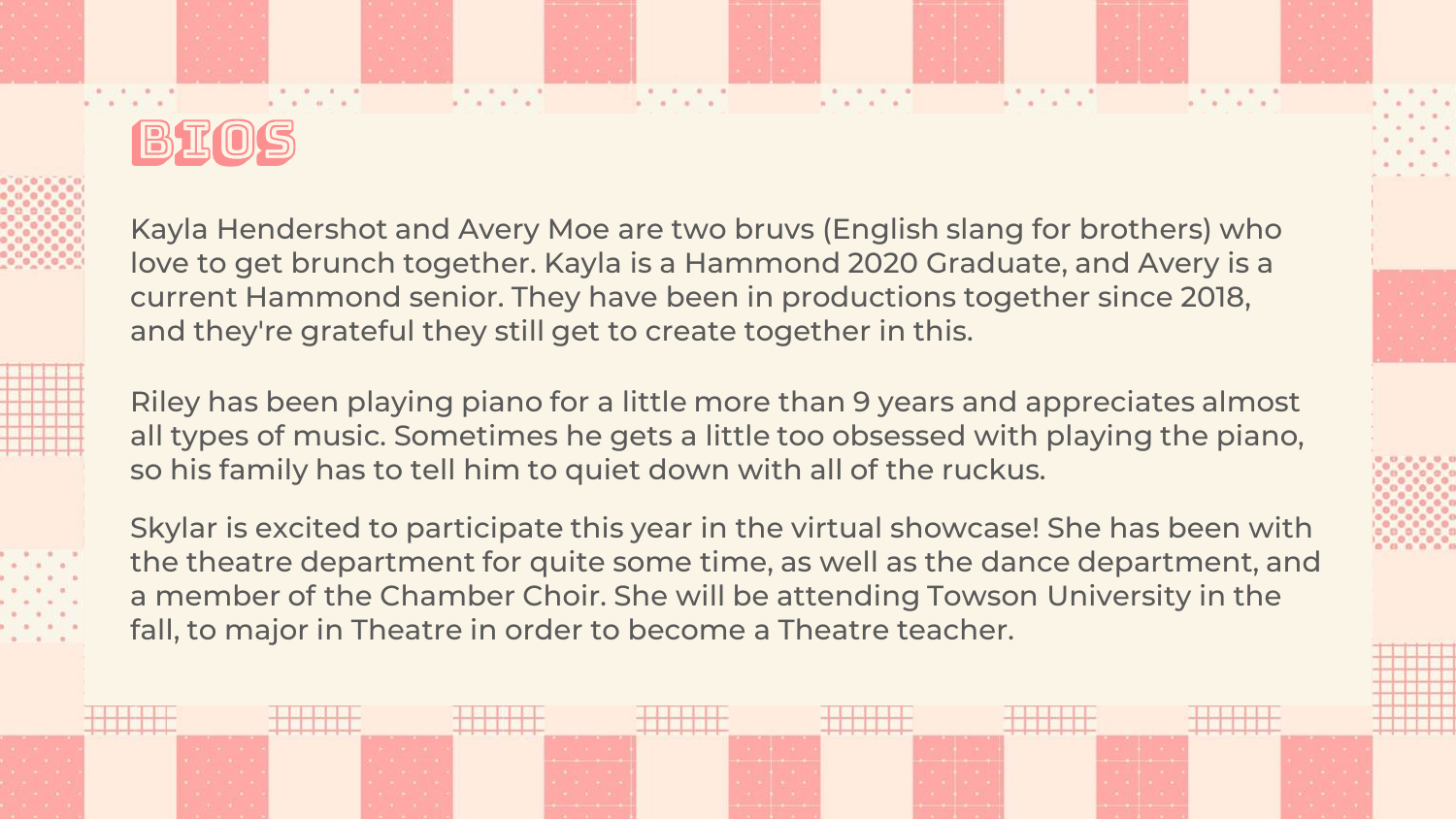### Scan or click here to watch the Showcase























































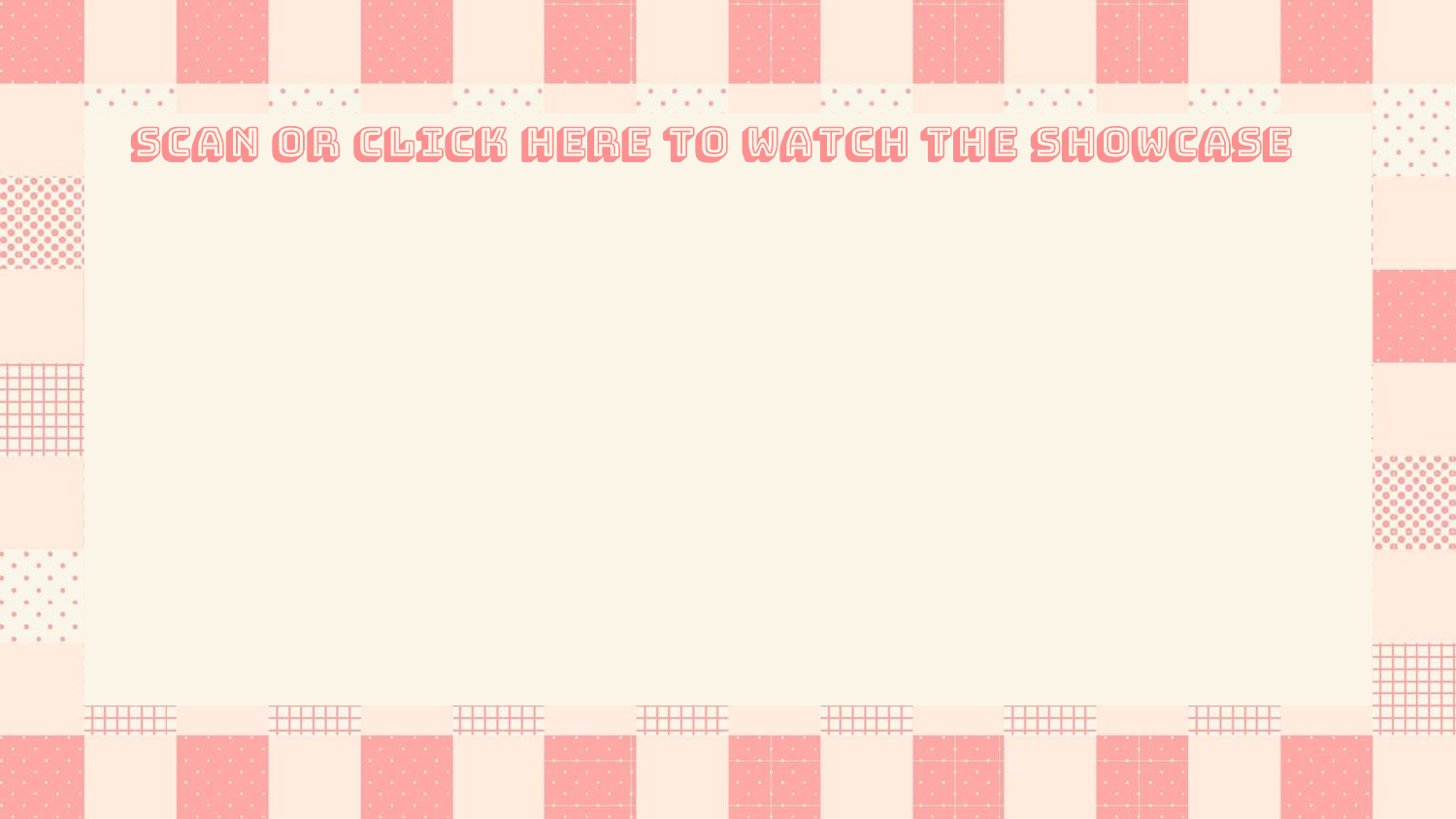# WATCH THE HAMMOND THEATR Departments other works



Scan here to watch *[Miss Gender](https://youtu.be/xhr3FLvsl5w)* written by Hammond Alum Juno Keche Arrington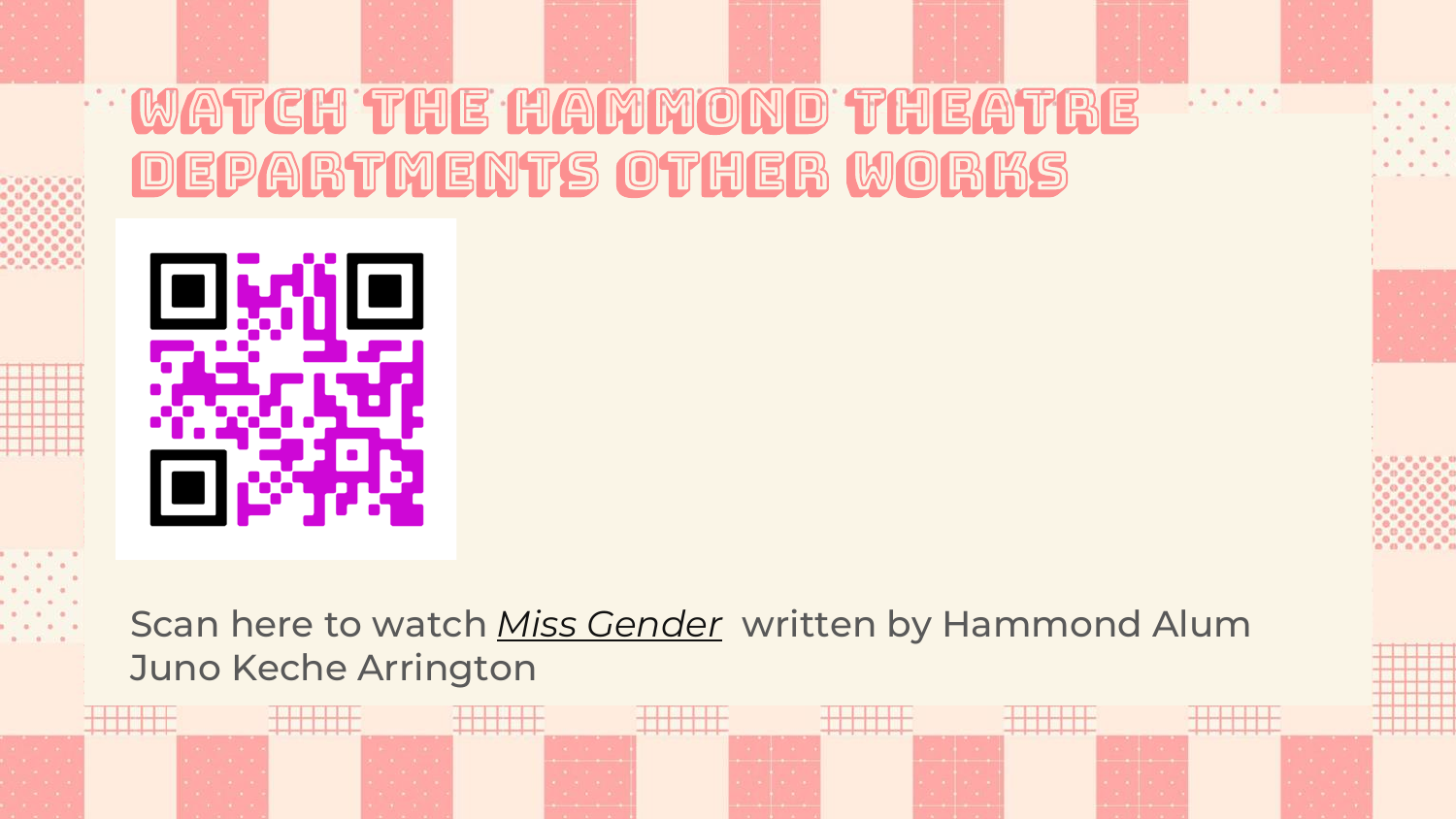### Scan here to watch This Years 24 Hour Plays



[Fall of 2020](https://youtu.be/YGbMLXMswJ0)



[Spring of 2021](https://youtu.be/vzjw4Pt2u2o)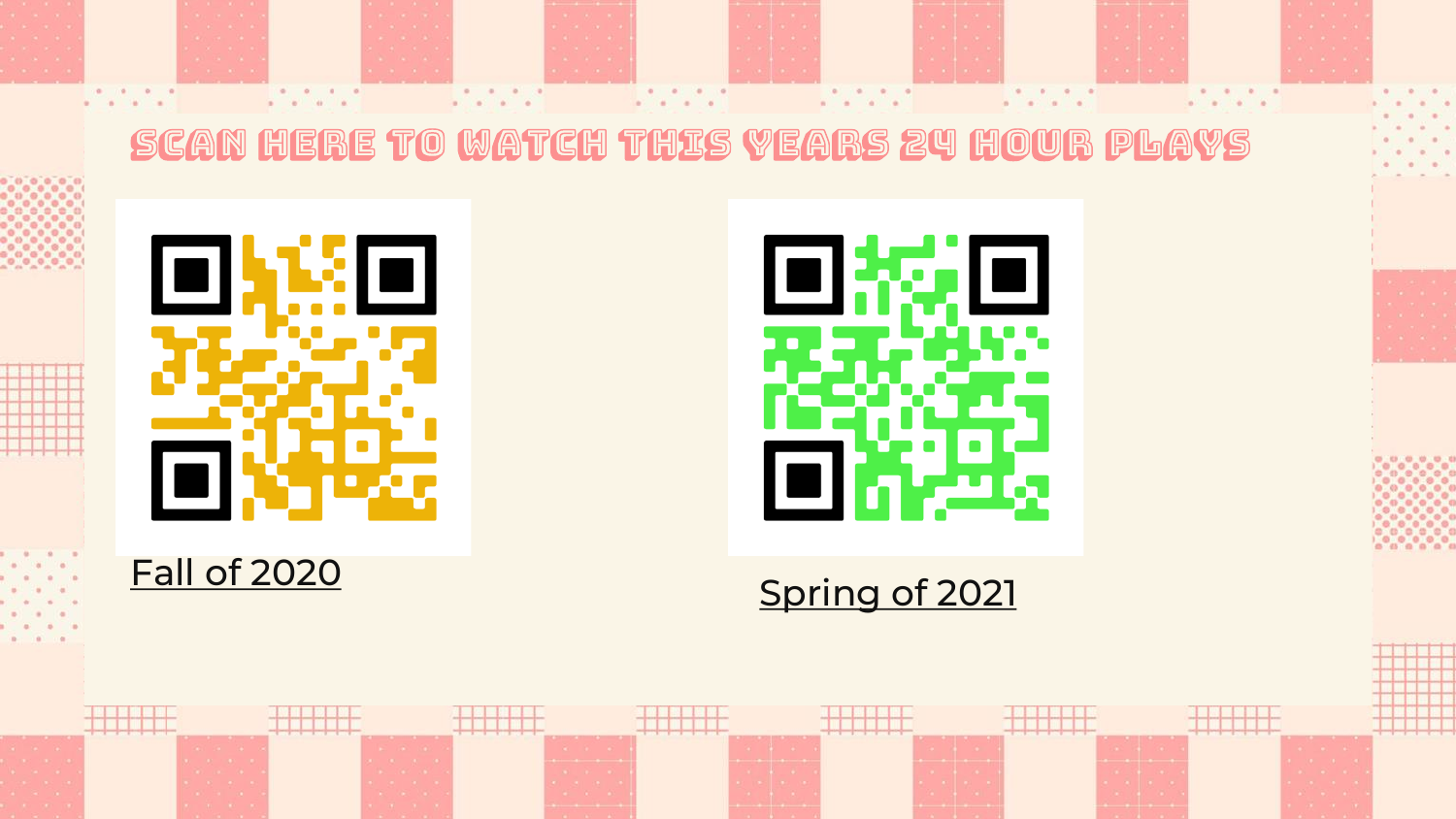





[Hallmark Parody](https://youtu.be/X2nTh-9_N1w) **[Our Website](https://www.hammondhightheatre.org/)**